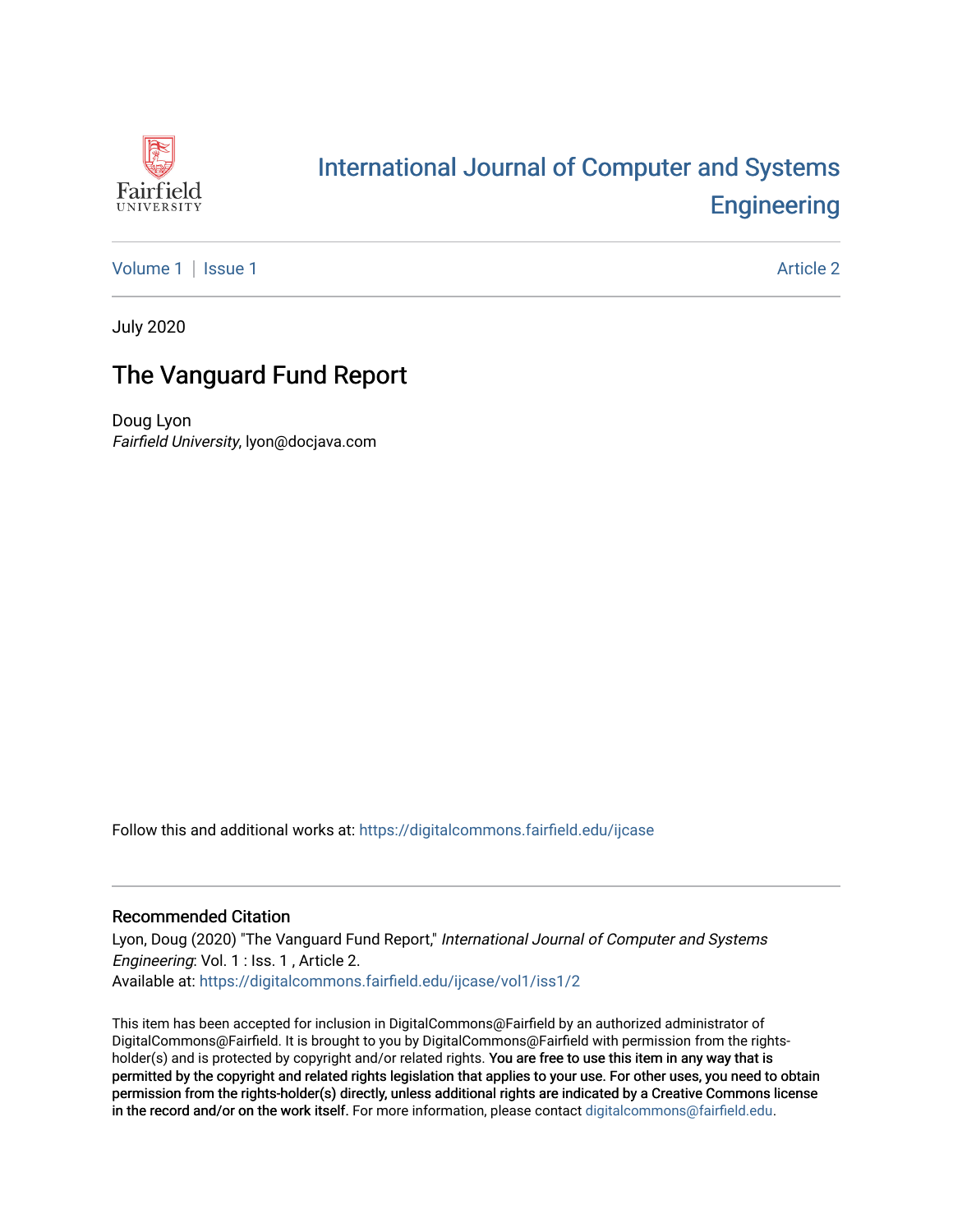

Vol. 1, No. 1, August 2020

# The Vanguard Fund Report

Deriving the PEGY ratio from the Vanguard Fund metrics with a Web Data Miner

## **by Douglas Lyon and Predrag Bokšić**

#### **Abstract**

This paper presents a framework for data mining the Vanguard family of funds in order to extract a cap-weighted PEGY ratio. *Vanguard* offers 128 mutual funds and 59 exchange-traded funds. Our framework enables the construction of a wide variety of screeners that can potentially be used on a variety of different funds.

#### 1. Problem Statement

Given several Vanguard funds, we seek to find the PEGY of each fund and report a confidence in our finding. We are subject to the constraint that the fund include elements with unknown PEGY ratios. The PEGY ratio relies on the **P/E ratio** - the financial metric used for the evaluation of a stock valuation. We obtain the P/E ratio by dividing the **stock price P** with the **earnings-per-share** (E or EPS).

To find the PEGY ratio, we use:

$$
PEGY = \frac{\frac{Price}{EPS}}{[EPS_{growth} + Yield]}
$$

Thus, we compute the PEG ratio by dividing the P/E ratio by the *expected* **earnings-per-share + the growth rate for the next** year, a projected value denoted as *EPS\_growth* expressed as a percentage [Lynch]. The dividend yield is defined as the cash paid per share over the prior year divided by the current stock price times 100 (to obtain a percentage). The Vanguard web pages that display fund data use JavaScript to help generate dynamic content. Thus, we must use a JavaScript-enabled browser to render and save the pages.

**\_\_\_\_\_\_\_\_\_\_\_\_\_\_\_\_\_\_\_\_\_\_\_\_\_\_\_\_\_\_\_\_\_\_\_\_\_\_\_\_\_\_\_\_\_\_\_\_\_\_\_\_\_\_\_\_\_\_\_\_\_\_\_\_\_\_\_\_\_\_\_\_\_\_\_\_\_\_\_\_\_\_\_\_\_**

#### 2. Saving a Webpage Generated via JavaScript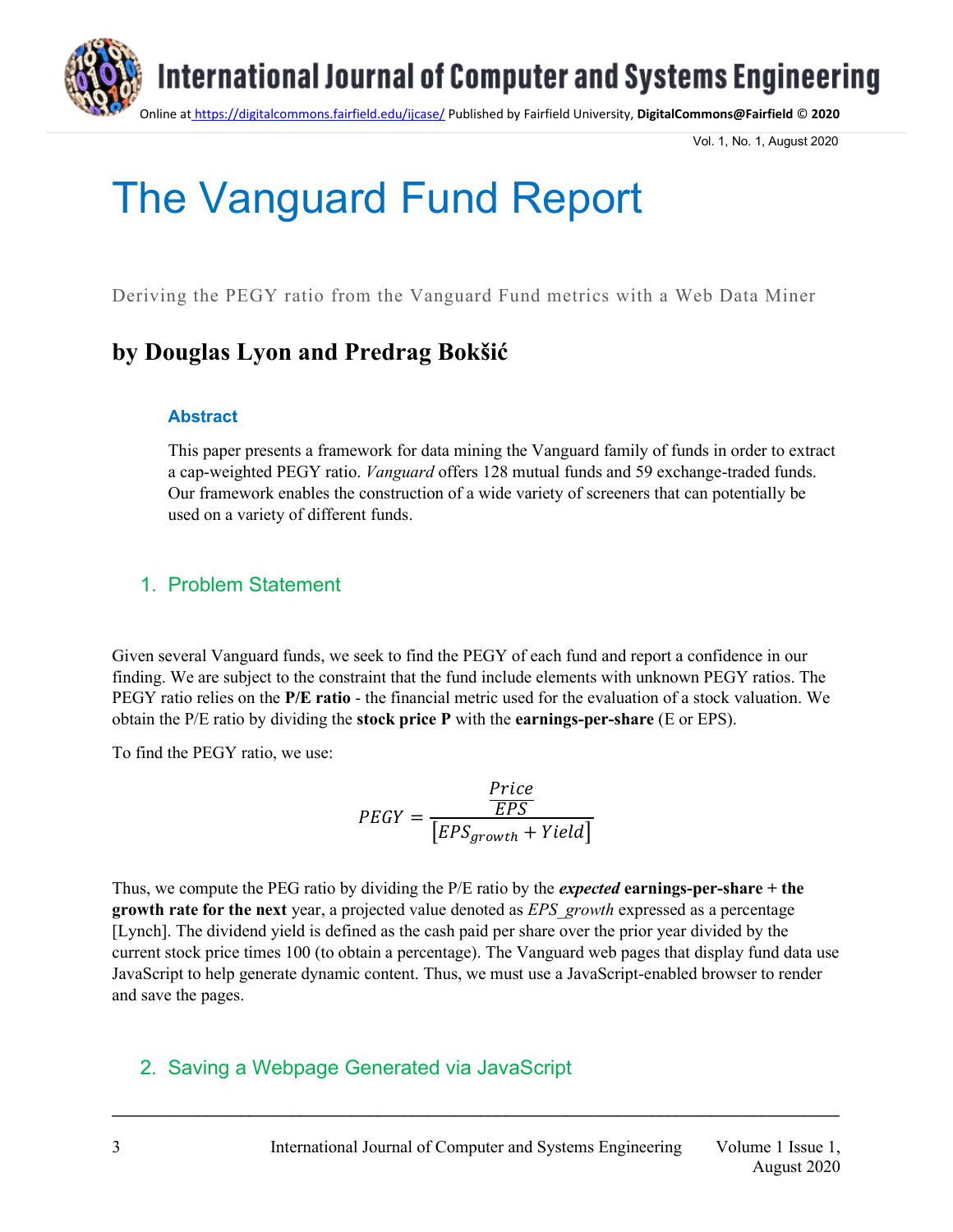

Java SE 8 controls the overall execution, parses the downloaded pages and generates an HTML page that contains a table. Java 8 compatible libraries are used in this project. The libraries used include:

```
commons-codec:commons-codec:1.11
net.sourceforge.htmlunit:htmlunit:2.33 – HTML data 
acquision library, org.freemarker:freemarker:2.3.28 – HTML 
publisher library and org.jsoup:jsoup:1.11.3 – HTML data 
parser library
```
In addition, the resulting HTML page uses *JQuery* and *Tablesorter* libraries (written in JavaScript) to format the data table. Tools we used include Kubuntu 18.04.2, *xdotool, wmctrl*, Python 2, and Firefox. These dependencies can be satisfied with the following unit command:

```
sudo apt install xdotool wmctrl python firefox openjdk-11-
jdk python-dev
```
#### Firefox Settings

Next, we need to prepare the Firefox browser for data mining. We start the Firefox browser for the first time and clear any welcome or configuration message. The browser can start with an empty tab each time you load it, without restoring the session, so select this option first in the "Options" page. Disable the use of history and cache. Enable the option to delete the cookies and site data when Firefox is closed. Open a new tab and visit this address: *about:config.* To allow a clean browser startup use:

**\_\_\_\_\_\_\_\_\_\_\_\_\_\_\_\_\_\_\_\_\_\_\_\_\_\_\_\_\_\_\_\_\_\_\_\_\_\_\_\_\_\_\_\_\_\_\_\_\_\_\_\_\_\_\_\_\_\_\_\_\_\_\_\_\_\_\_\_\_\_\_\_\_\_\_\_\_\_\_\_\_\_\_\_\_**

```
browser.sessionstore.resume_from_crash=false
toolkit.startup.max_resumed_crashes=-1
```
#### Running the Program

Delete the old pages downloaded in the previous round of web scraping:

rm -rf old rm -rf etf/\* rm -rf mutualfund/\* rm -rf [0-9]\*

Run the program manually using:

<\java -jar vanguard.jar\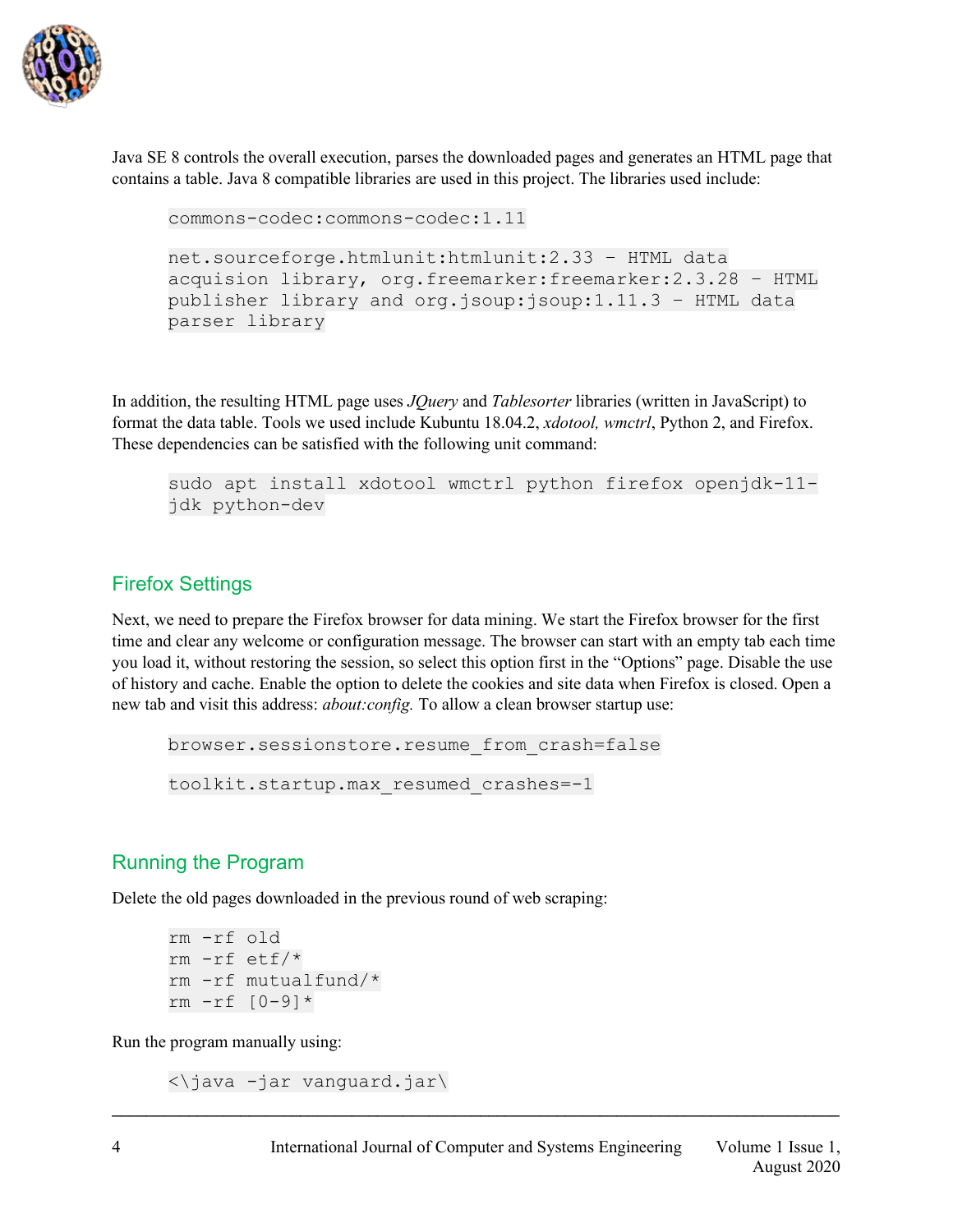

Or run it automatically using:

<\java -jar vanguard.jar auto\

This script enables autonomous execution. The script ends with a system "shutdown 30" command.

 $\langle \cdot \rangle$ ./run.sh $\langle \cdot \rangle$ 

#### Program Concept

The program downloads 59 exchange-traded funds and 128 mutual funds. The page download task requires a full-fledged browser, like Firefox to load, render, and save the pages. A Bash script automates the "Save Page As" operation. The delicate portions of the script are the time constants that impact the web page loading time. The script inputs a time variable in seconds, representing the time to open and render the page:

load wait time=20

The save-as dialog box requires time to remain displayed. We use:

sleep 12

To extend the download time use:

save wait time=8

The mining operation takes 2 hours to complete depending on the network conditions and anti-robot technology. The save-as dialog is modal so that the thread is blocked until the save completes. New tabs pile up during the save-as form processing. Automation relies on GUI automation from *xdotool* [Man]. *Xdotool* opens and closes Firefox windows and fills out the save-as dialogue. For example, it sends the Ctrl+F4 to the given window to close it. The automation script uses a different command to close the last remaining Firefox window(s) using: wmctrl -c "Mozilla Firefox". After the fund lists have downloaded, the pages are loaded into a Java program for processing by the *WebClient* class using the *HTMLUnit* library:

```
static WebClient webClient = new
WebClient(BrowserVersion.FIREFOX 60);
webClient.getOptions().setJavaScriptEnabled(false);
WebRequest request = new WebRequest(new URL(url));
HtmlPage page = webClient.getPage(request);
```
The URL for the local file can be produced from a string named "url", which is retrieved from the local File object that represents the downloaded page: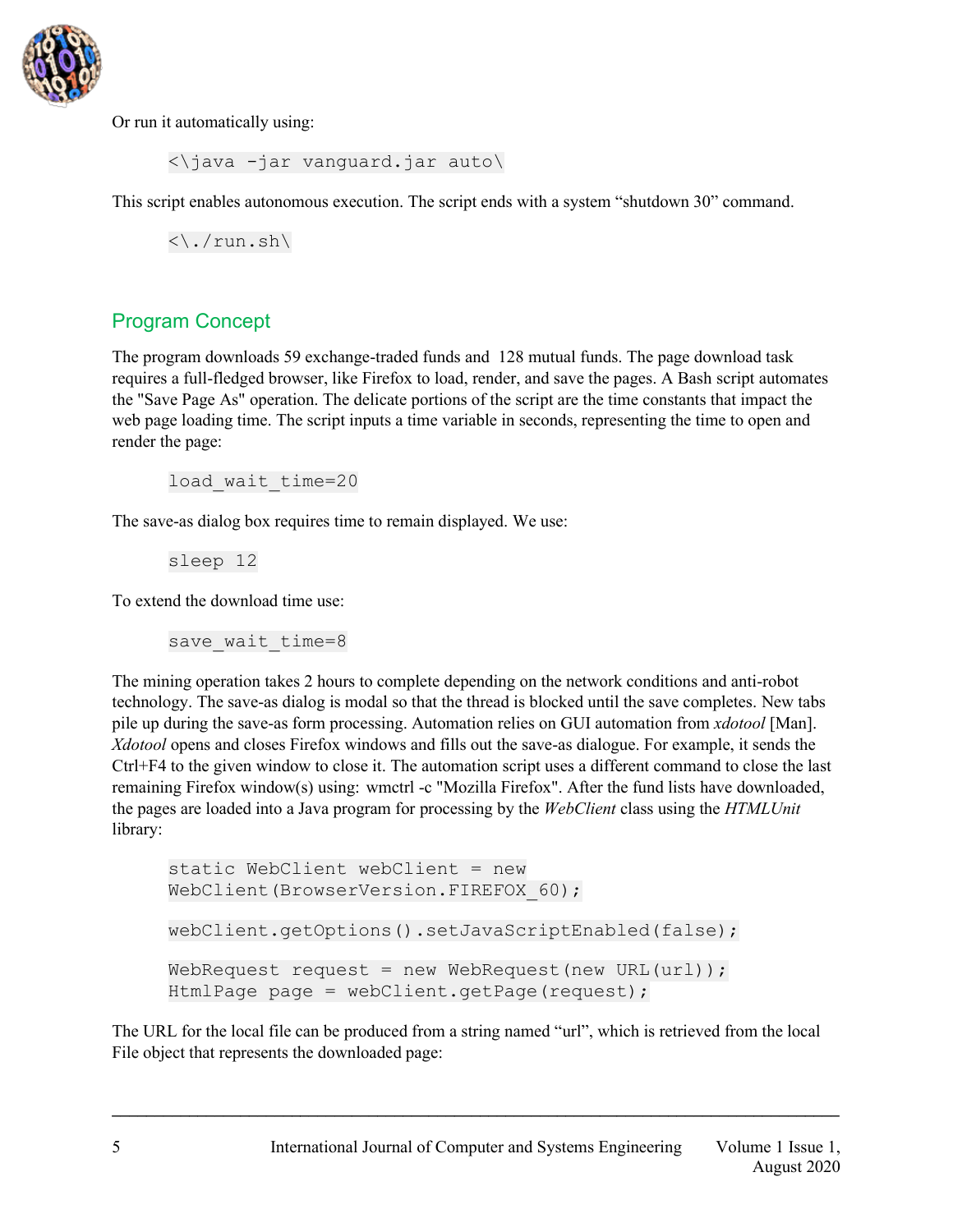

url = file.toURI().toURL().toString().

In the following code snippet, we show a range of URLs grabbed from the page along with some extra data. These URLs represent the links to the individual fund pages.

```
List<DomElement> links = 
page.getByXPath("//div[contains(@class,'productNameDataCell 
productName fixedCol')]/a");
for (DomElement link : links) {
String href = link.getAttribute("href");
HtmlTableDataCell parentCell = (HtmlTableDataCell) 
link.getByXPath("../../../..").get(0);
HtmlTableDataCell nextSibling = (HtmlTableDataCell) 
parentCell.getByXPath("following-sibling::td").get(0);
HtmlTableDataCell secYieldCell = (HtmlTableDataCell) 
parentCell.getByXPath("following-
sibling::td[contains(@class,'secYield')]").get(0);
String ticker = nextSibling.asText();
String yield = 
CommonUtils.getFloatAsString(secYieldCell.asText());
String id = getIdFromHref(href);String name = link.asText();
String individualFundUrl = PROFILE URL.replace("@", id);
```

```
...
```
*HtmlUnit* offers the method *getByXPath* used to extract a number from a table embedded in the web page:

```
page.getByXPath("//div[contains(@class,'productNameDataCell 
productName fixedCol')]/a");
```
Extracts the "div" element or elements in the web page's HTML code that contains a class "productNameDataCell productName fixedCol". The HTML code sample follows:

```
<div class="productNameDataCell productName fixedCol">
    \langle ahref="https://personal.vanguard.com/us/funds/snapshot?FundI
ntExt=INT& FundId=0927">
         <span>Long-Term Bond ETF</span>
    \langlea>
</div>
```
The program downloads all the fund pages, for off-line processing. The Java program generates the *links.sh* script, sets its run permissions (/bin/chmod  $+x$  links.sh), and runs the script. Three Java classes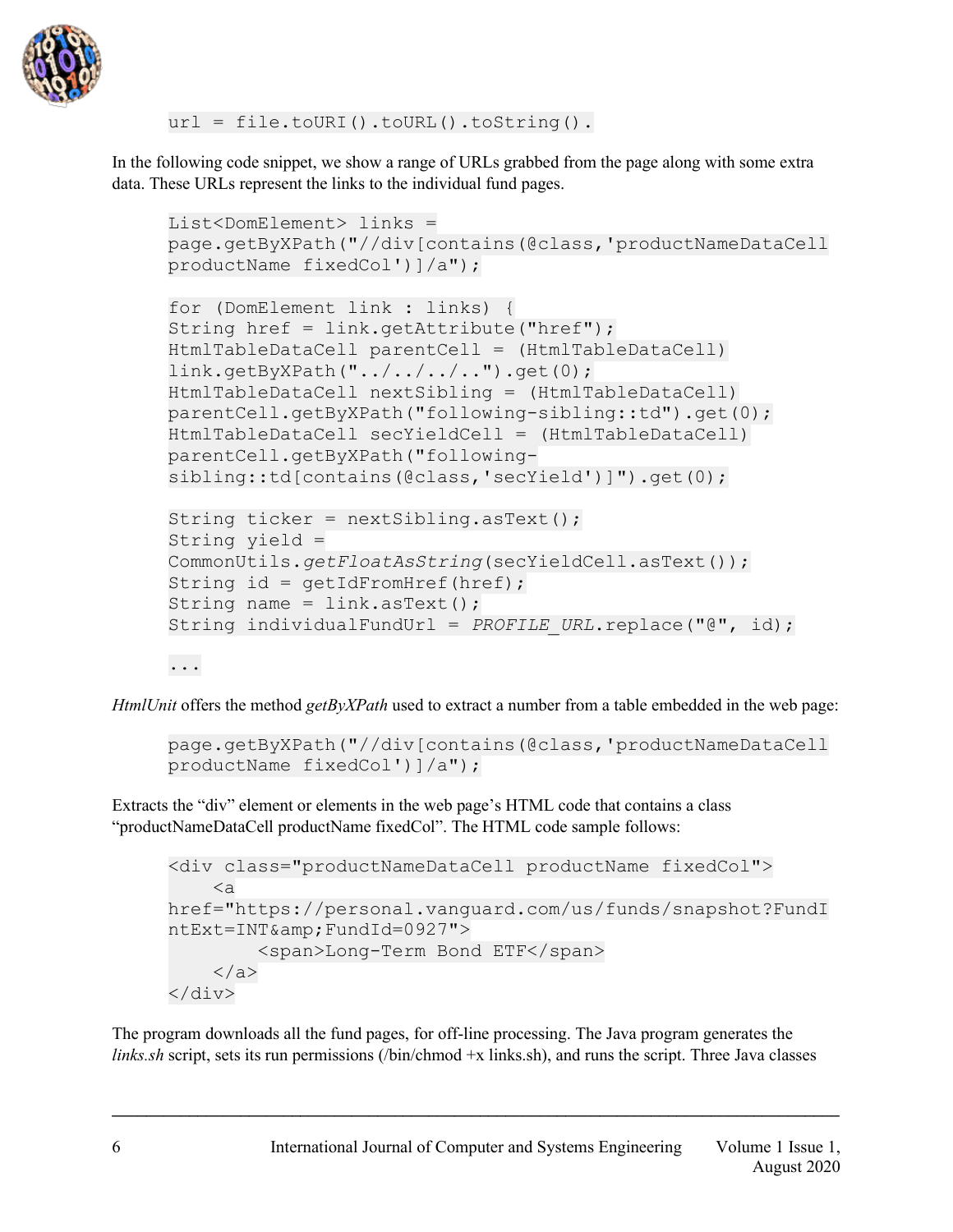

are used to control the execution process, namely the *ExecutorService*, *ProcessBuilder*, and *Process.* The *links.sh* script also allows us to see the explicit page download requests. For example:

```
#!/usr/bin/env bash
mkdir -p 5023
./save_page_as -b firefox --load-wait-time 20 -d 5023 
https://advisors.vanguard.com/web/c1/fas-
investmentproducts/5023/portfolio
```
Two fund portfolio pages can be examined at https://investor.vanguard.com/mutual-funds/profile/vmmsx and https://investor.vanguard.com/etf/profile/portfolio/vglt [Investor]. A user looking at the fund page, should click on the Portfolio & Management tab to see the Price/earnings ratio and Earnings growth rate at https://investor.vanguard.com/mutual-funds/profile/portfolio/vmmsx [Investor]. Growth and P/E ratio are extracted by using a String key that locates these numbers in the table of data. The HTML is downloaded sans JavaScript:

```
// find growth
String growth = "";
String key = "<span data-ng-bind-
html=\"stockTable.nav.earningsGrowthRt | percentage:1 | 
vuiEmDash\" class=\"ng-binding\">";
if (pageSource != null && !pageSource.isEmpty() && 
pageSource.contains(key)) {
    int begin index = pageSource.indexOf(key) +
key.length();
    growth = (String) pageSource.subSequence(begin_index, 
pageSource.length());
   if (growth.charAt(0) == - \& & growth.charAt(1) == \& '<')
{
        qrowth = ";
         System.out.println(" Failed to get growth.");
     } else {
        int end index = qrowth.indexOf("%");
        growth = (String) growth.subSequence(0, end index);
         System.out.println(" growth: " + growth);
     }
} else {
     System.out.println(" Failed to get growth.");
}
// find pe_ratio
String pe ratio = " ";
key = "<span data-nq-bind-html=\"stockTable.nav.priceEarningsRatio | ratio | 
vuiEmDash\" class=\"ng-binding\">";
if (pageSource != null && !pageSource.isEmpty() &&
```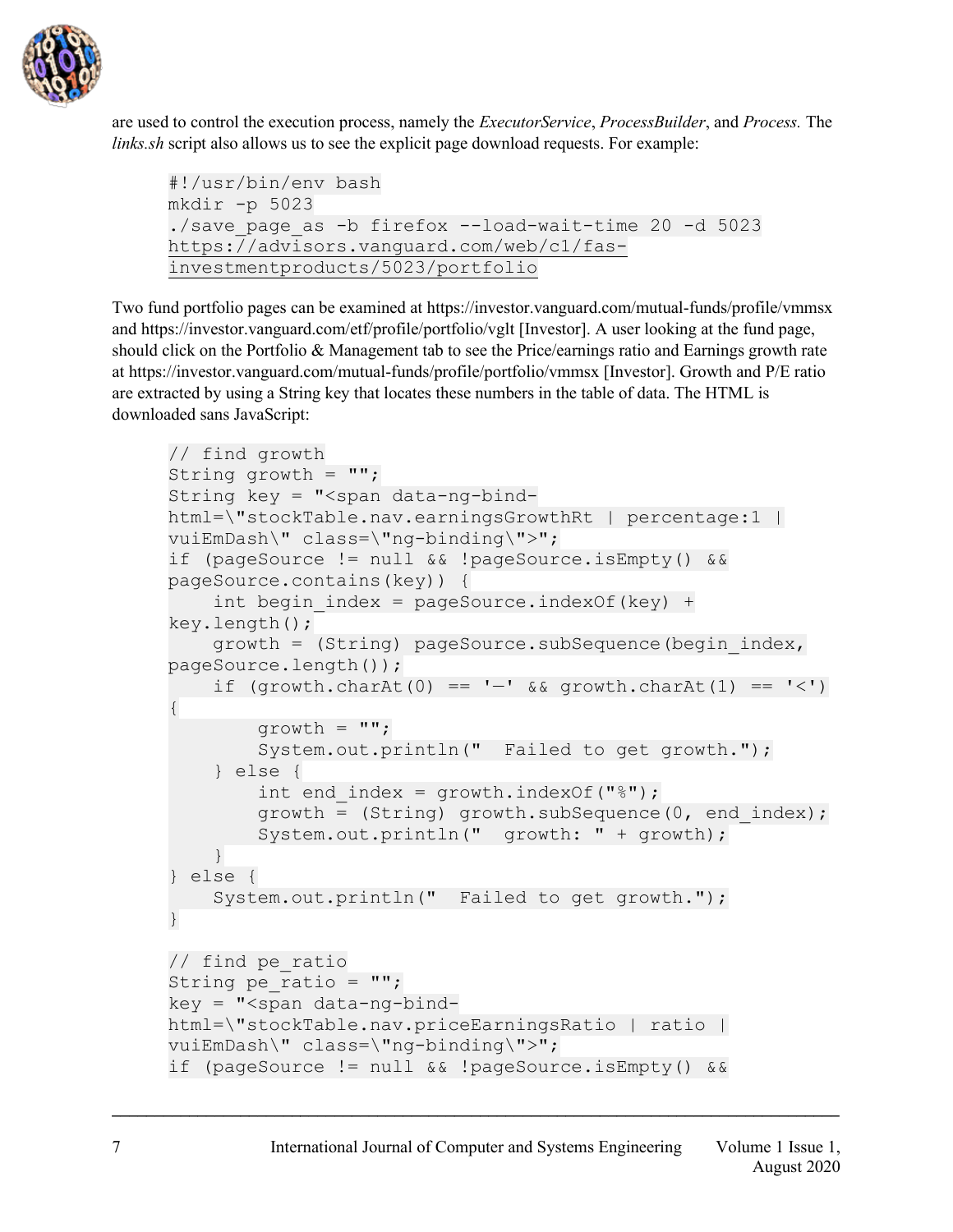

```
pageSource.contains(key)) {
    int begin index = pageSource.indexOf(key) +
key.length();
    pe_ratio = (String) pageSource.subSequence(begin_index, 
pageSource.length());
    int end index = pe ratio.indexOf("x");
   pe ratio = (String) pe ratio.subSequence(0, end index);
   System.out.println(" pe_ratio: " + pe_ratio);
} else {
    System.out.println(" Failed to get p/e ratio.");
}
```
In the case of the *VMMSX* fund, the SEC yield is given with "-", which implies it is zero. Price/earnings ratio is 12.5x. Earnings growth rate is 10.3%. From these values, we derive the PEGY ratio of 1.214.

A table of data may contain a number, a character, or a missing character further complicating the processing. After processing is completed, Freemarker generates the HTML.

#### 3. The Fund PEGY Table

This section shows a portion of the *funds* dataset: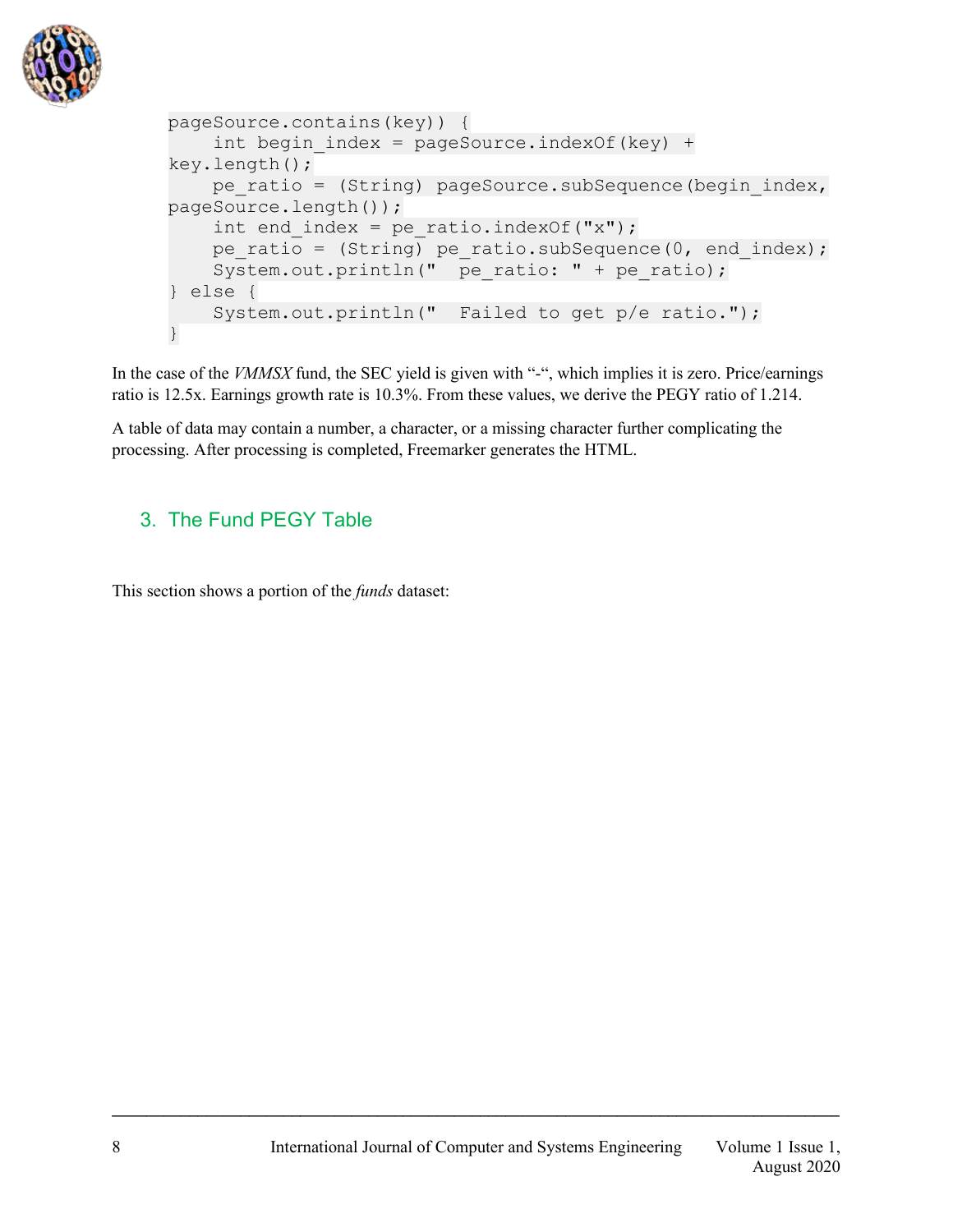

| PEGY           | P/E          | EPS Growth Yield   Beta (3y)   Ticker |                |          |                    | Name                                                  | 401k qualified |
|----------------|--------------|---------------------------------------|----------------|----------|--------------------|-------------------------------------------------------|----------------|
| 0.709          | 10           | 14.1                                  | 0              |          | 0.86 VNQI          | Global ex-U.S. Real Estate ETF                        | No             |
| 0.709          | 10           | 14.1                                  | 0              |          | 0.87 VGRLX         | Global ex-U.S. Real Estate Index Admiral Shares       | No             |
| 0.802          | 21.1         | 25.3                                  | $\mathbf 1$    |          | 0.84 VOX           | <b>Communication Services ETF</b>                     | No             |
| 0.9            | 21.6         | 24                                    | 0              |          | 1.2 VWIGX          | International Growth                                  | No             |
| 0.915          | 14           | 13.3                                  | $\overline{2}$ |          | 1.04 VWNDX         | Windsor                                               | No             |
| 0.941          | 24.5         | 24.8                                  | 1.24           |          | 1.07 MGK           | Mega Cap Growth ETF                                   | No             |
| 0.985          | 13.4         | 13.6                                  | 0              | 1        | <b>VEMAX</b>       | Emerging Markets Stock Index Admiral Shares           | No             |
| 0.985          | 13.4         | 13.6                                  | $\pmb{0}$      | $1\vert$ | <b>VWO</b>         | FTSE Emerging Markets ETF                             | No             |
| 0.988          | 17           | 15.9                                  | 1.31           |          | $1.13$ VPMAX       | <b>PRIMECAP Admiral Shares</b>                        | No             |
| 1.006          | 18.2         | 17.3                                  | 0.79           |          | 1.24 VHCAX         | Capital Opportunity Admiral Shares                    | No             |
| 1.05           | 12.7         | 12.1                                  | 0              | 0.91 VPL |                    | <b>FTSE Pacific ETF</b>                               | No             |
| 1.05           | 12.7         | 12.1                                  | 0              |          | 0.91 VPADX         | Pacific Stock Index Admiral Shares                    | No             |
| 1.085          | 16.6         | 15.3                                  | 0              |          | 1.17 VINEX         | International Explorer                                | No             |
| 1.088          | 14.4         | 10.9                                  | 2.33           |          | 1.11 VCVLX         | Capital Value                                         | No             |
| 1.093          | 15.7         | 12.9                                  | 1.47           |          | $1.13$ VEVFX       | <b>Explorer Value</b>                                 | No             |
| 1.148          | 14           | 12.2                                  | 0              |          | 1.03 VFSAX         | FTSE All-World ex-US Small-Cap Index Admiral Shares   | No             |
| 1.148          | 14           | 12.2                                  | 0              | 1.03 VSS |                    | FTSE All-World ex-US Small-Cap ETF                    | No             |
| 1.158          | 15.9         | 12.3                                  | 1.43           |          | 1.24 VSEQX         | <b>Strategic Equity</b>                               | No             |
| 1.191          | 13.2         | 8.9                                   | 2.18           |          | 1.06 VFH           | <b>Financials ETF</b>                                 | No             |
| 1.202          | 14.3         | 11.9                                  |                | 0 N/A    | VSGX               | <b>ESG International Stock ETF</b>                    | No             |
| 1.203          | 30.7         | 25.1                                  | 0.41           |          | $1.12$ VWUSX       | U.S. Growth                                           | No             |
| 1.214          | 12.5         | 10.3                                  | 0              |          | 1.06 VMMSX         | <b>Emerging Markets Select Stock</b>                  | No             |
| 1.28           | 17.2         | 12.1                                  | 1.34           |          | 1.13 VPCCX         | <b>PRIMECAP Core</b>                                  | No             |
| 1.294          | 14.1         | 10.9                                  | 0              |          | 0.99 VXUS          | <b>Total International Stock ETF</b>                  | No             |
| 1.294          | 14.1         | 10.9                                  | 0              |          | 0.99 VTIAX         | <b>Total International Stock Index Admiral Shares</b> | Yes            |
| 1.324          | 22.9         | 16.1                                  | 1.2            |          | 1.19 VCR           | <b>Consumer Discretionary ETF</b>                     | No             |
| 1.336          | 14.5         | 9                                     | 1.85           |          | 1.14 VASVX         | Selected Value                                        | No             |
| 1.339          | 27.1         | 19.5                                  | 0.74           |          | 1.26 VBK           | Small-Cap Growth ETF                                  | No             |
| 1.339          | 27.1         | 19.5                                  | 0.74           |          | 1.26 VSGAX         | Small-Cap Growth Index Admiral Shares                 | No             |
| 1.343          | 14.1         | 10.5                                  | 0              |          | 0.98 VFWAX         | FTSE All-World ex-US Index Admiral Shares             | No             |
| 1.343          | 14.1         | 10.5                                  | 0              |          | 0.98 VEU           | FTSE All-World ex-US ETF                              | No             |
| 1.357          | 25.3         | 17.5                                  | 1.14           |          | 1.08 VUG           | Growth ETF                                            | No             |
| 1.358          | 25.3         | 17.5                                  | 1.13           |          | 1.08 VIGAX         | <b>Growth Index Admiral Shares</b>                    | No             |
| 1.374          | 19.3         | 12.4                                  | 1.65           | $1\vert$ | <b>VFTAX</b>       | FTSE Social Index Admiral Shares                      | No             |
| 1.383          | 18.5         | 11.8                                  | 1.58           | 1.29 VIS |                    | <b>Industrials ETF</b>                                | No             |
| 1.433          | 18.5         |                                       | $11.4$ 1.51    |          | 1.2 VSMAX          | Small-Cap Index Admiral Shares                        | No             |
|                |              |                                       |                | $1.2$ VB |                    |                                                       |                |
| 1.433          | 18.5         | 11.4                                  | 1.51           |          |                    | Small-Cap ETF                                         | No             |
| 1.435<br>1.444 | 20.1<br>14.3 | 12.4<br>9.9                           | $1.61$ N/A     |          | ESGV<br>0.98 VTMGX | ESG U.S. Stock ETF                                    | No<br>No       |
|                |              |                                       | 0              |          |                    | Developed Markets Index Admiral Shares                |                |
| 1.444          | 14.3         | 9.9                                   | 0              |          | 0.98 VEA           | FTSE Developed Markets ETF                            | No             |
| 1.445          | 13.7         | 8.3                                   | 1.18           |          | 1.29 VSTCX         | <b>Strategic Small-Cap Equity</b>                     | No             |
| 1.48           | 22.5         | 14.9                                  | 0.3            |          | 1.24 VEXPX         | Explorer                                              | No             |
| 1.511          | 18.8         | 11.1                                  | 1.34           | 1.18 VXF |                    | <b>Extended Market ETF</b>                            | No             |
| 1.511          | 18.8         | 11.1                                  | 1.34           |          | 1.18 VEXAX         | Extended Market Index Admiral Shares                  | Yes            |
| 1.56           | 19.7         | 10.4                                  | 2.23           |          | 1.05 VBIAX         | <b>Balanced Index Admiral Shares</b>                  | No             |
| 1.575          | 16.7         | 10.6                                  | 0              |          | $0.87$ VTWAX       | Total World Stock Index Admiral Shares                | No             |
| 1.575          | 16.7         | 10.6                                  | 0              | 0.87 VT  |                    | <b>Total World Stock ETF</b>                          | No             |
| 1.595          | 20           | 10.9                                  | 1.64           |          | 1.01 VTCLX         | Tax-Managed Capital Appreciation Admiral Shares       | No             |
| 1.611          | 19.9         | 10.4                                  | 1.95           |          | 0.84 VTMFX         | Tax-Managed Balanced Admiral Shares                   | No             |
| 1.616          | 19.5         | 10.5                                  | 1.57           |          | 1.01 VQNPX         | Growth and Income                                     | No             |
| 1.618          | 21.7         | 12.2                                  | 1.21           |          | 1.1 VGT            | Information Technology ETF                            | No             |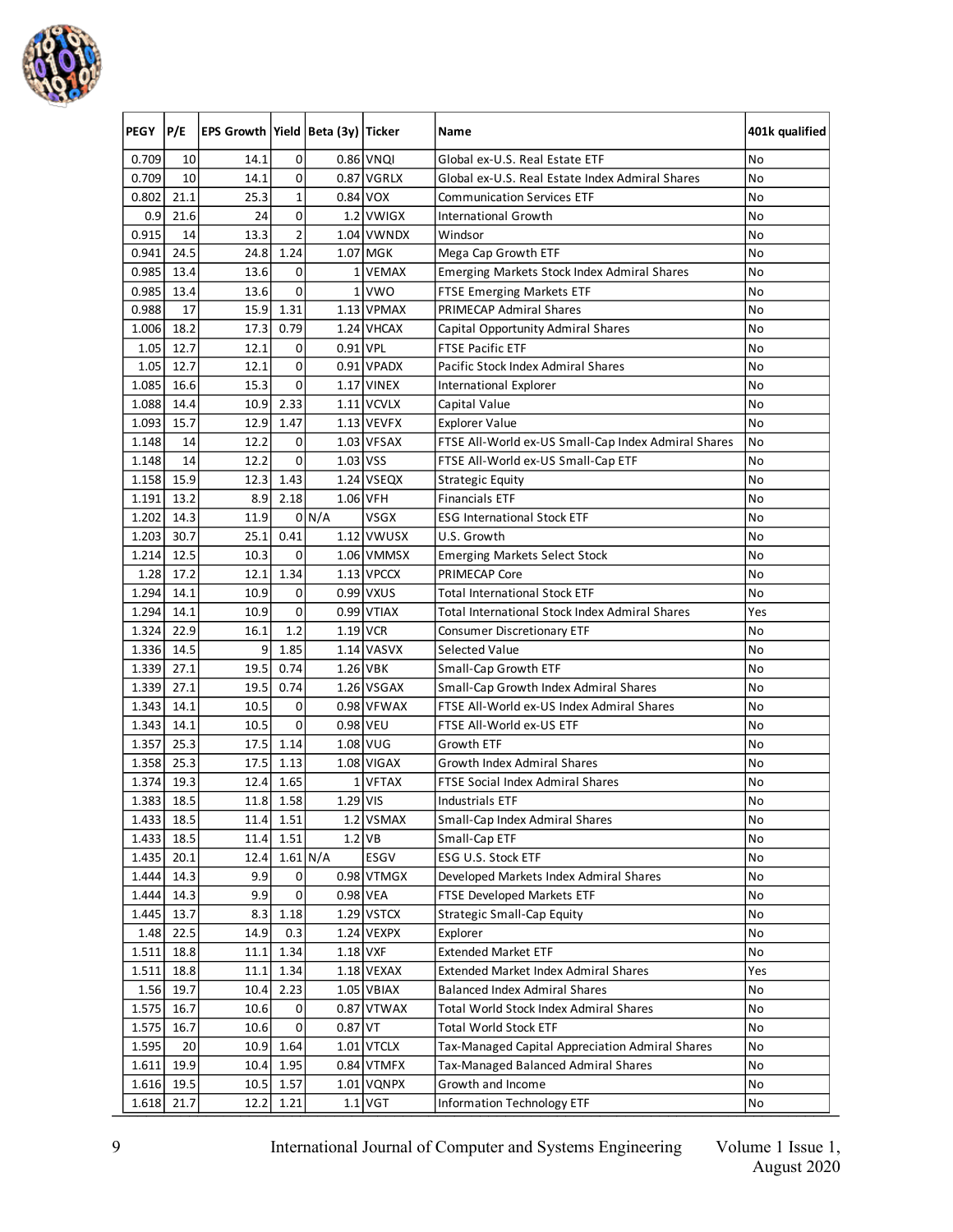

#### 4. Querying Zacks.com

The second approach to Vanguard data mining uses *FinViz* and *Zacks* focusing on companies and funds, respectively. The data miner queries the *FinViz* website first, in order to obtain P/E ratio, EPS growth for the next 5 years and dividend yield. We download this data via special URLs, for example: https://finvinz.com/screener.ashx?v=150&r=1&c=0,1,2,7,9,14,20,48,65. The URL is changed to switch the range of companies in focus, by altering the "r=1" portion of the URL: https://finviz.com/screener.ashx?v=150&r=1&c=0,1,2,7,9,14,20,48,65

FinViz reveals a total of 7586 listed companies listed in the stock markets. The page does not require JavaScript execution. This works well on most funds, but there are exceptions, for example: "VOX", fund Vanguard Communication Services has a URL:

https://www.zacks.com/funds/mutual-fund/quote/VOX

Which redirects to:

https://www.zacks.com/funds/etf/VOX/profile

The VOX fund is an ETF fund that does not belong to the mutual fund pages group, hence the redirection. On the other hand, a mutual fund page could be read from:

https://www.zacks.com/funds/mutual-fund/quote/VWEHX

A fund profile page offers some fund data, such as the fund "SEC yield". Additionally, the "portfolio holdings" page lists the company stocks in the funds' portfolio. For example:

https://www.zacks.com/funds/etf/VIS/holding.

However, the same is not applicable to all funds. In some cases, we see a list that includes bonds, or foreign market stocks, while some are listed as "000OTHR":

https://www.zacks.com/funds/mutual-fund/quote/VWEHX/holding

The elements of the fund profile page can be processed with a cssQuery selector that extracts an HTML table element. Alternatively, the *Yahoo Finance* website could serve us with similar data if the web queries (once a day) in accordance with the fair use policy. For example:

https://finance.yahoo.com/quote/ + ticker + ?p= + ticker

**\_\_\_\_\_\_\_\_\_\_\_\_\_\_\_\_\_\_\_\_\_\_\_\_\_\_\_\_\_\_\_\_\_\_\_\_\_\_\_\_\_\_\_\_\_\_\_\_\_\_\_\_\_\_\_\_\_\_\_\_\_\_\_\_\_\_\_\_\_\_\_\_\_\_\_\_\_\_\_\_\_\_\_\_\_**

The following code fragment extracts the 3-year beta risk factor from a data table at Yahoo Finance:

```
// parse HTML with JSoup
Document doc = null;try {
   doc = Joseph.parse(url, 30000);} catch (Exception e) {
    e.printStackTrace();
```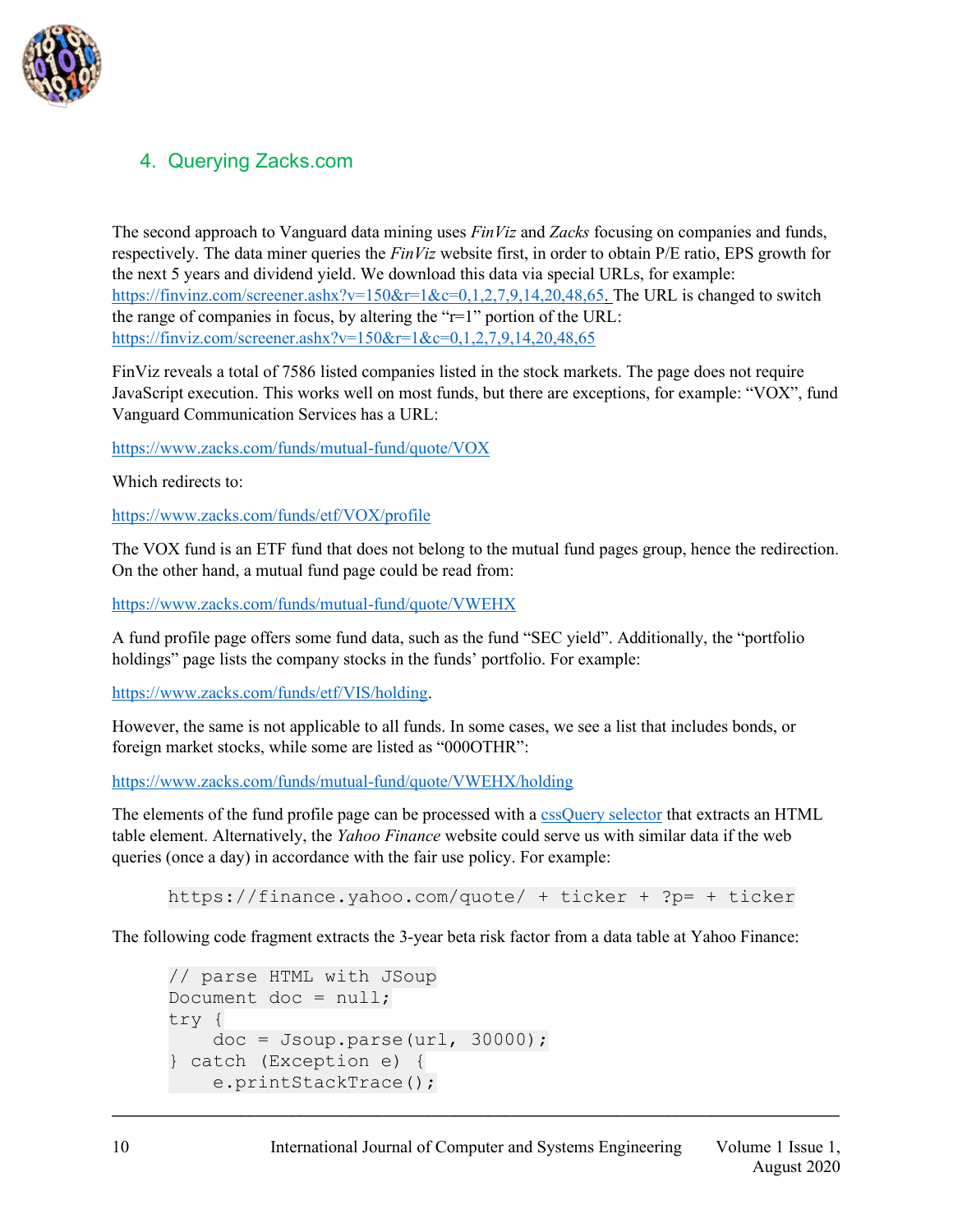

```
}
// parse the table
// tutorial: 
https://jsoup.org/apidocs/org/jsoup/select/Selector.html
Elements table = null;if (doc != null) {
    table = doc.setect("table[class={\tt W(100%)} M(0)Bdcl(c)\ (") ");
}
Elements rows = null;if (table != null) {
     rows = table.select("tr");
}
// table data storage
Float beta = Float.NaN;
String beta string = "";
if (rows != null) {
     for (Element e : rows) {
         beta_string = e.select("td[data-test=\"BETA_3Y-
value\\"]").text();
…
```
However, the holdings list page at *Zacks.com* appears in a long text string (abbreviated below). Notice the resemblance between the JSON data format and the string:

```
document.table data = [ " <a
href=\"\/\/www.zacks.com\/funds\/mutual-fund\/quote\/ABBV\" 
rel=\"ABBV\" class=\" hoverquote-container-od \" 
alt=\"ABBV Quote\" title=\"ABBV Quote\" show-add-
portfolio=\"true\" ><span class=\"hoverquote-
symbol\">ABBV<\/span><\/a>", "2/28/2018", "4,670,093", 
"540,936,863.00", "6.05 %", "ABBVIE INC", "COMMON" ] , ...
[ "", "2/28/2018", "5,634,091", "11,155,500.00", "0.12 %", 
"TRANSLATE BIO", "CVT PREF" ] , [ "", "2/28/2018", 
"655,700", "17,697,343.00", "0.20 %", "ODONATE THERAPEUTICS 
LLC", "COMMON" ] ] ;
```
If the fund portfolio data is available, we use the PEGY ratios of company stocks that are included in the fund portfolio in order to form a weighted sum of PEGY ratios. Each individual PEGY value is multiplied by the stock's percentage weight (denoted in the table), which represents a stock's portion of the fund net assets. In many cases, this list of companies is available in the holdings list page.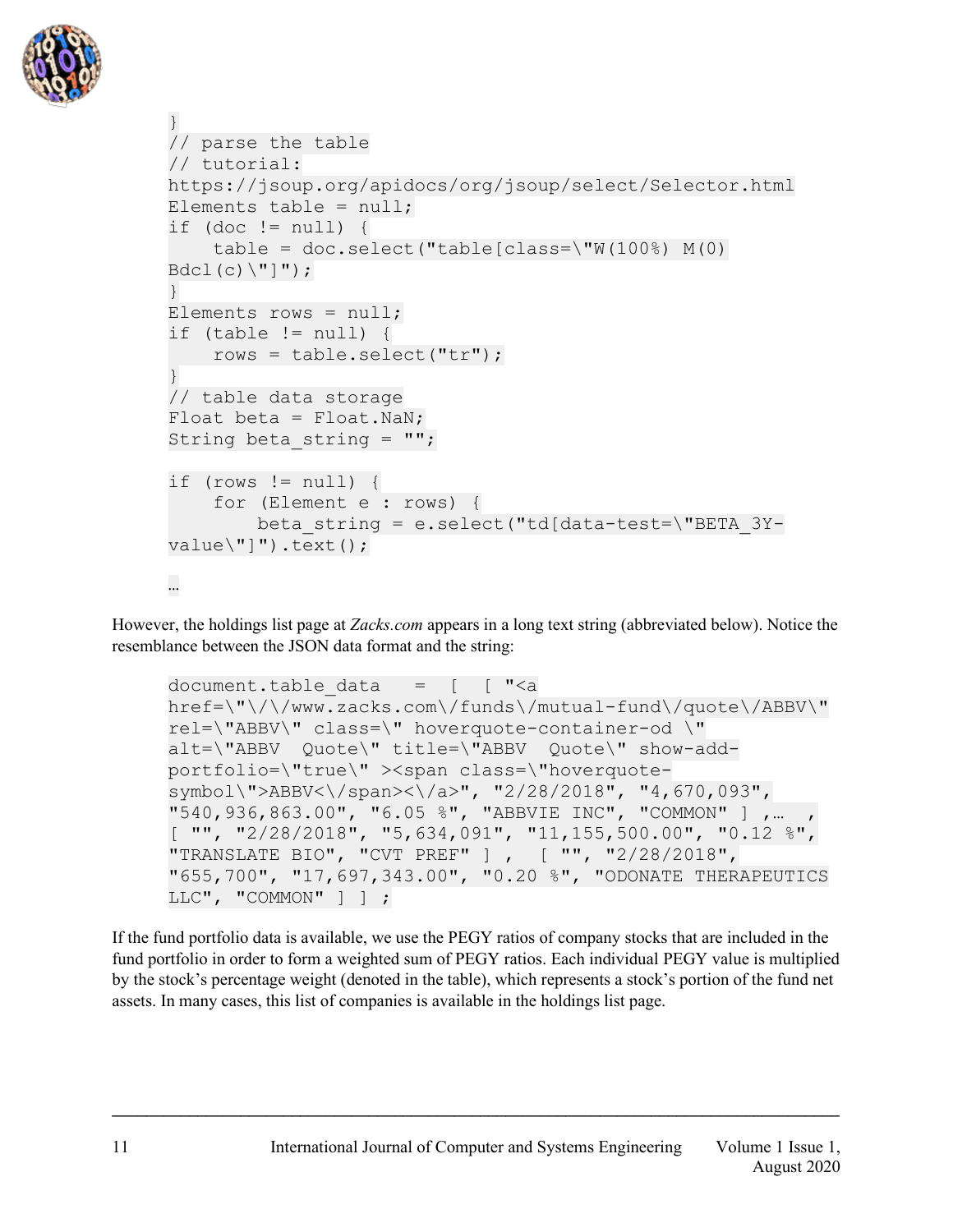

| <b>Vanguard PEGY</b> | Zacks PEGY | <b>Ticker</b> |
|----------------------|------------|---------------|
| 0.709                | 0.011      | <b>VGRIX</b>  |
| 0.802                | 1.793      | <b>VOX</b>    |
| 0.9                  | 2.869      | <b>VWIGX</b>  |
| 0.915                | 1.491      | <b>VWNDX</b>  |
| 0.941                | 2.182      | <b>MGK</b>    |
| 0.985                | 0.695      | <b>VFMAX</b>  |
| 0.988                | 1.712      | <b>VPMAX</b>  |
| 1.006                | 2.065      | <b>VHCAX</b>  |
| 1.05                 | 0.051      | <b>VPADX</b>  |
|                      |            |               |

The PEGY values derived from Zacks and FinViz mining vary significantly when compared with the fund data obtained from Vanguard directly, a variability discussed in [Lyon]. The highest company stock data coverage is the VDADX fund at 97 %.



#### 5. Summary

We developed a framework for financial data mining of the Vanguard family of funds so that we could extract simple financial metrics. Many of the pages that we have encountered had dynamic content rendered with JavaScript. There is no simple tool for data mining when JavaScript is encountered and the most robust and reliable tool that we have found was a live browser (*Firefox)*. Manipulating the browser with automatic tools presented its own set of problems and we could only wish for a more predictable JavaScript rendering engine to ease the burden of datamining. This is a great opportunity for future work which, if accomplished would obviate the need for gui manipulation tools like *xdotool* and the live browser paradigm. While a number of JavaScript engines exist, few are written in Java, one that has great promise is *GraalVM* (https://en.wikipedia.org/wiki/GraalVM) and could be a next generation approach to